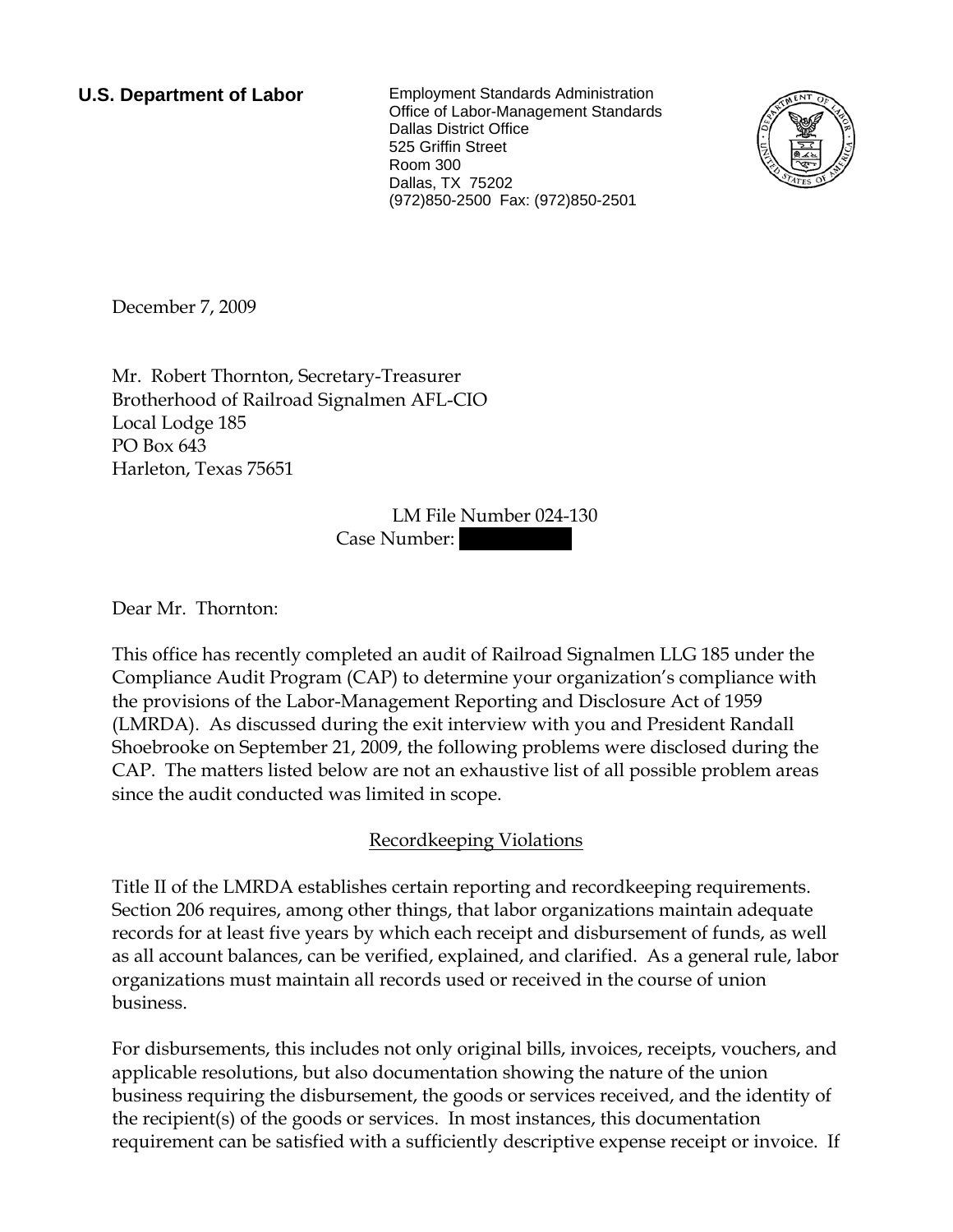Mr. Robert Thornton December 7, 2009 Page 2 of 3

an expense receipt is not sufficiently descriptive, a union officer or employee should write a note on it providing the additional information. For money it receives, the labor organization must keep at least one record showing the date, amount, purpose, and source of that money. The labor organization must also retain bank records for all accounts.

The audit of Local Lodge 185's 2007 records revealed the following recordkeeping violations:

1. General Reimbursed Expenses

Local Lodge 185 did not retain adequate documentation for reimbursed expenses incurred by former Secretary-Treasurer | || ||||||| totaling at \$1,665.69.

As previously noted above, labor organizations must retain original receipts, bills, and vouchers for all disbursements. The president and treasurer (or corresponding principal officers) of your union, who are required to sign your union's LM report, are responsible for properly maintaining union records.

2. Failure to Maintain Records

Local Lodge 185 did not maintain any union records of receipts and disbursements for years 2000 - 2006. Union records must include an adequate identification of all money the union receives and disburses. The receipt records should show the date and amount received, and the source of the money. The disbursement records should show the date, amount, purpose, and contain the supporting documents for all union funds disbursed.

The proper maintenance of union records is the personal responsibility of the individuals who are required to file Local Lodge 185's LM report. You should be aware that under the provisions of Section 209(a) of the LMRDA and Section 3571 of Title 18 of the U.S. Code, willful failure to maintain records can result in a fine of up to \$100,000 or imprisonment for not more than one year, or both. Under the provisions of Section 209(c) of the LMRDA and Section 3571 of Title 18 of the U.S. Code, willful destruction or falsification of records can result in a fine of up to \$100,000 or imprisonment for not more than one year, or both. The penalties provided in Section 209(c) and Section 3571 of Title 18 apply to any person who caused the violations, not just the individuals who are responsible for filing the union's LM report.